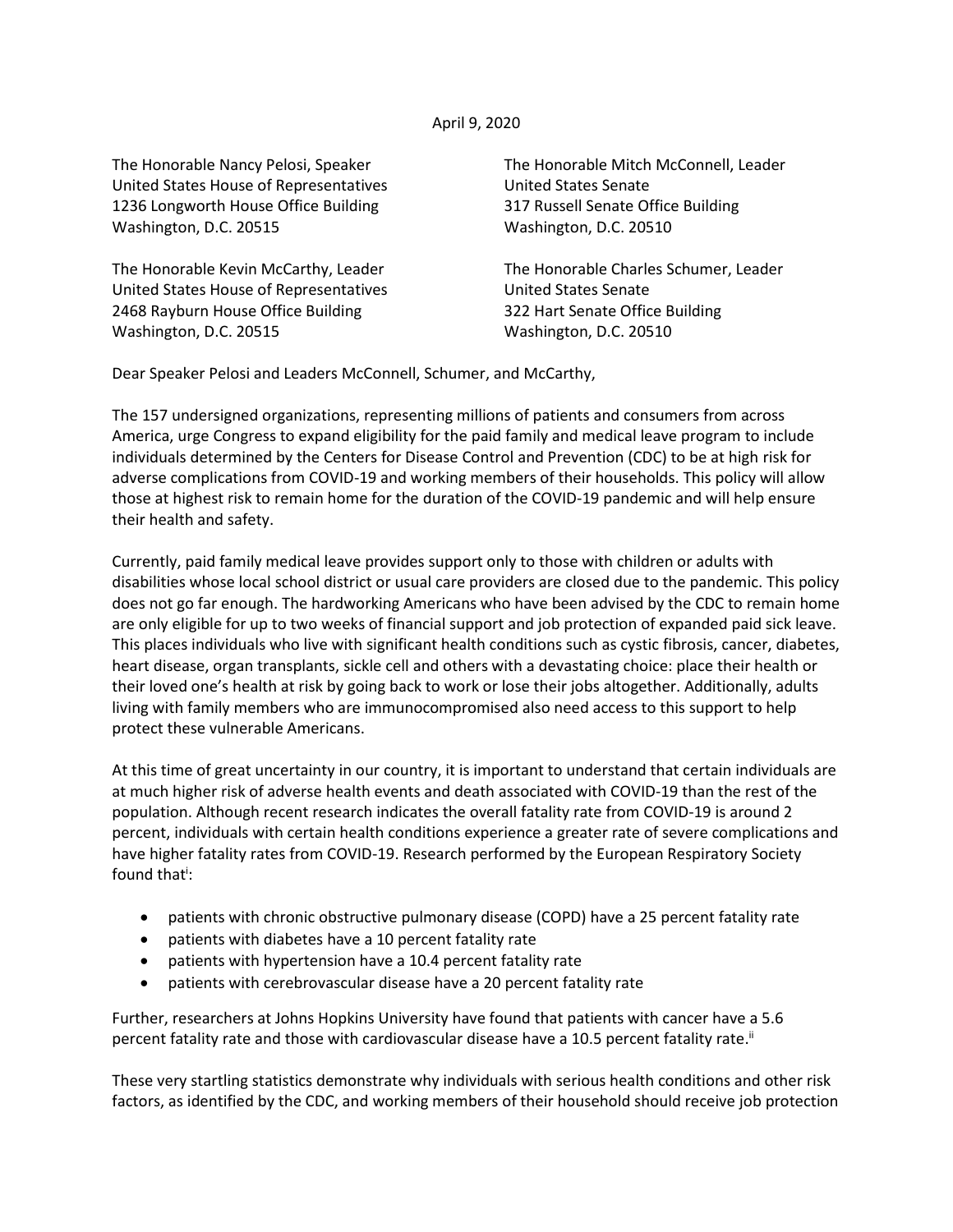and financial support through paid family leave. We call on Congress to make the following changes to the paid family and medical leave program created in the Families First Coronavirus Response Act:

- Expand eligibility for paid family leave to include anyone who, because of a serious health condition that places them at grave risk from COVID-19, has been advised by their physician to remain home
- Expand eligibility for paid family leave or additional financial support to include anyone who has been advised by a physician to remain home because there is a member of their household who has a serious health condition that places them at grave risk from COVID-19
- Remove the arbitrary time limit on paid leave to ensure that these individuals can remain home as long as the COVID-19 pandemic poses a risk to their health and wellbeing
- Ensure this program applies to employers of all sizes

In this extremely uncertain time for our country, we believe Congress can come together to provide some certainty for Americans who are afraid that their health or the health of a loved one will be placed at risk should they continue to work. We urge Congress to act swiftly to enact these changes.

## Sincerely,

| <b>Cystic Fibrosis Foundation</b>                                               | <b>Caregiver Action Network</b>                                      |
|---------------------------------------------------------------------------------|----------------------------------------------------------------------|
| Academy of Oncology Nurse and Patient Navigators                                | <b>CARES Foundation Inc.</b>                                         |
| <b>ACCSES</b>                                                                   | Center for Independence of the Disabled, NY                          |
| Allergy & Asthma Network                                                        | Children's Cancer Cause                                              |
| <b>ALS Association</b>                                                          | Christopher & Dana Reeve Foundation                                  |
| Alstrom Syndrome International                                                  | <b>Chronic Care Policy Alliance</b>                                  |
| American Association on Health and Disability                                   | <b>Chronic Disease Coalition</b>                                     |
| American Autoimmune Related Diseases Association                                | Coelho Center for Disability Law, Policy and Innovation              |
| <b>American Diabetes Association</b>                                            | CommunicationFIRST                                                   |
| American Foundation for Suicide Prevention                                      | Congenital Hyperinsulinism International                             |
| American Kidney Fund                                                            | <b>COPD Foundation</b>                                               |
| <b>American Liver Foundation</b>                                                | Crohn's & Colitis Foundation                                         |
| Angioma Alliance                                                                | Cure HHT                                                             |
| Association for Education and Rehabilitation of the Blind and Visually Impaired | Cure SMA                                                             |
| Association of Oncology Social Work (AOSW)                                      | CureDuchenne                                                         |
| Asthma and Allergy Foundation of America                                        | Cystic Fibrosis Research, Inc. (CFRI)                                |
| Autistic Self Advocacy Network                                                  | Danielle Byron Henry Migraine Foundation                             |
| Autistic Women and Nonbinary Network                                            | Davis Phinney Foundation                                             |
| Axis Advocacy                                                                   | Depression and Bipolar Support Alliance                              |
| Beyond Type 1                                                                   | Diabetes Patient Advocacy Coalition (DPAC)                           |
| Brain Injury Association of America                                             | Disability Rights California                                         |
| Bridge the Gap - SYNGAP Education and Research Foundation                       | Disability Rights Education & Defense Fund                           |
| <b>California Access Coalition</b>                                              | Division for Early Childhood of the Council for Exceptional Children |
| California Chronic Care Coalition                                               | Dystonia Advocacy Network                                            |
| Dystonia Medical Research Foundation                                            | National Association of Councils on Developmental Disabilities       |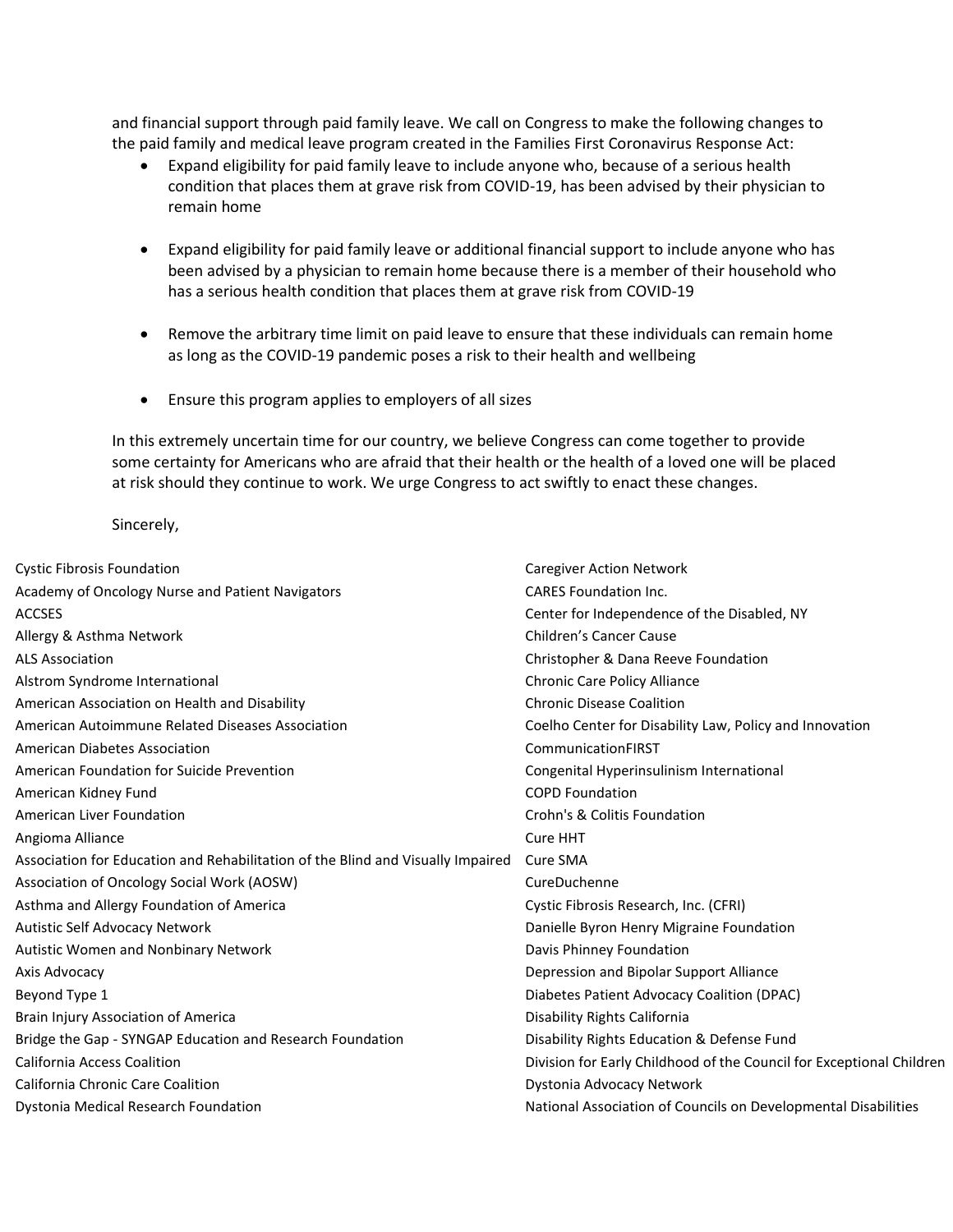Family Values @ Work National Center for Learning Disabilities Family Voices **National Coalition for Cancer Survivorship National Coalition for Cancer Survivorship** Family Voices NJ National Down Syndrome Congress Fight Colorectal Cancer National Fabry Disease Foundation National Fabry Disease Foundation GBS|CIDP Foundation International National National Health Council Genetic Alliance **National Health Law Program** Global Healthy Living Foundation National Hemophilia Foundation National Hemophilia Foundation Global Liver Institute National Kidney Foundation GO2 Foundation for Lung Cancer National MPS Society Gould Syndrome Foundation National Multiple Sclerosis Society Health Hats National Organization for Rare Disorders Heart Valve Voice US National Pancreas Foundation Hemophilia Federation of America National Patient Advocate Foundation Hope Charities **National Urea Cycle Disorders Foundation** National Urea Cycle Disorders Foundation HPV Alliance **NBIA Disorders Association** Huntington's Disease Society of America NephCure Kidney International Hydrocephalus Association New York Chapter of the National SCDAA International Foundation for AiArthritis New York State Sickle Cell Advocacy Network International Foundation for Gastrointestinal Disorders **Commence Construction** Organic Acidemia Association International Pemphigus Pemphigoid Foundation Paid Leave for the United States (PL+US) Interstitial Cystitis Association Patient Advisor Lakeshore Foundation Preventive Cardiovascular Nurses Association Leukemia & Lymphoma Society Project Sleep Lewy Body Dementia Association PTEN Hamartoma Tumor Syndrome Foundation Livpact PTEN World Lupus and Allied Diseases Association, Inc. Pulmonary Fibrosis Foundation Lupus Foundation of America Pulmonary Hypertension Association Lymphangiomatosis & Gorham's Disease Alliance **PXE International** Lymphatic Education & Research Network **RespectAbility** RespectAbility March of Dimes **March of Dimes** Restless Legs Syndrome Foundation Mental Health America **SCID** Angels for Life Foundation Mesothelioma Applied Research Foundation Scleroderma Foundation Scleroderma Foundation METAvivor Sickle Cell Thalassemia Patients Network (SCTPN) MLD Foundation Siegel Rare Neuroimmune Association Siegel Rare Neuroimmune Association Multiple Sclerosis Association of America Siggren's Foundation Siggren's Foundation Muscular Dystrophy Association Solve ME/CFS Initiative Solve ME/CFS Initiative NAACP New York State Conference Spina Bifida Association NASTAD Susan G. Komen National Alliance for Caregiving TASH and the Caregiving TASH National Alliance on Mental Illness National Alliance on Mental Illness National Alliance on Mental Illness Na National Alopecia Areata Foundation National Alopecia Areata Foundation The American Liver Foundation The Bonnell Foundation: Living with cystic fibrosis The Arc of the United States The Coelho Center for Disability Law, Policy and Innovation The Marfan Foundation The Headache and Migraine Policy Forum The Michael J. Fox Foundation for Parkinson's Research

Epilepsy Foundation National Association of State Head Injury Administrators